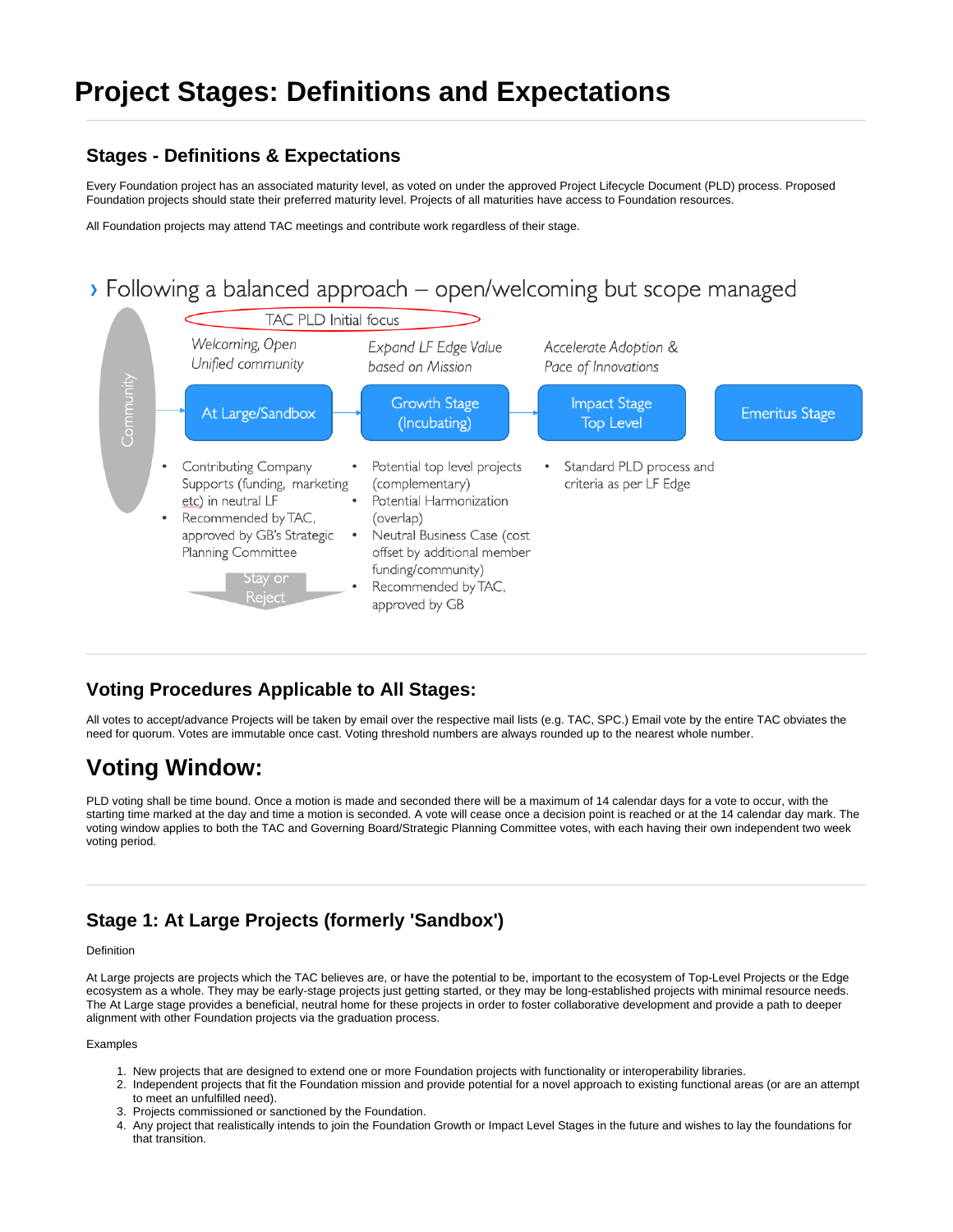#### Expectations

End users should evaluate At Large projects with care, as this stage does not set requirements for community size, governance, or production readiness. At Large projects will receive minimal marketing support from the Foundation. Projects will be reviewed on an annual basis; they may also request a status review by submitting a report to the TAC.

#### Acceptance Criteria

To be considered for the At Large Stage, the project must meet the following requirements:

- 2 TAC sponsors (as defined below) to champion the project & provide mentorship as needed
- A presentation at an upcoming meeting of the TAC, in accordance with the project proposal requirements
- The typical IP Policy for Projects under the LF Edge Foundation is Apache 2.0 for Code Contributions, Developer Certificate of Origin (DCO) for new inbound contributions, and Creative Commons Attribution 4.0 International License for Documentation. Projects under outside licenses may still submit for consideration, subject to review/approval of the TAC and Board.
- Upon acceptance, At Large projects must list their status prominently on website/readme
- Receive a two-thirds vote of all TAC representatives that do not abstain the vote and a majority vote of the Governing Board's Strategic Planning Committee to enter into the At Large Stage.

At Large Stage Projects

- Will be listed as such on the LF Edge website
- Will have minimal access to LF Edge funding/resources. Outside of basic code hosting, the sponsoring company should not expect expenses will be covered by LF Edge.
- Will have lowest priority for trade show / event demo showcases in LF Edge booth space

### **Stage 2: Growth Stage (formerly 'Incubating')**

#### Definition

The Growth Stage is for projects that are interested in reaching the Impact Stage, and have identified a growth plan for doing so. Growth Stage projects will receive mentorship from the TAC and are expected to actively develop their community of contributors, governance, project documentation, and other variables identified in the growth plan that factor in to broad success and adoption.

In order to support their active development, projects in the Growth stage have a higher level of access to marketing and other resources, which will be agreed upon and reviewed on a yearly basis by the TAC and then the Governing Board. A project's progress toward its growth plan goals will be reviewed on a yearly basis, and the TAC may ask the project to move to the At Large stage if progress on the plan drops off or stalls.

#### Examples

- 1. Projects that are on their way or very likely to become Impact Stage Projects.
- 2. Projects that have developed new growth targets or other community metrics for success.
- 3. Projects that are looking to create a lifecycle plan (maintainership succession, contributor programs, version planning, etc.)
- 4. Projects that need more active support from the Foundation in the form of marketing or TAC mentorship in order to reach their goals.

#### **Expectations**

Projects in the Growth Stage are generally expected to move out of the Growth stage within two years. Depending on their growth plans, projects may cycle through At Large, Growth, or Impact stage as needed.

#### Acceptance Criteria

To be considered for Growth Stage, the project must meet the At Large requirements as well as the following:

- Development of a growth plan (to include both roadmap of projected feature sets as well as overall community growth/project maturity), to be done in conjunction with their project mentor(s) at the TAC.
- Document that it is being used in POCs.
- Demonstrate a substantial ongoing flow of commits and merged contributions.
- Demonstrate that the current level of community participation is sufficient to meet the goals outlined in the growth plan.
- Demonstrate evidence of, or a plan for, interoperability, compatibility or extension to other LF Edge Projects. Examples may include demonstrating modularity (ability to swap in components between projects).
- Onboard all project repositories with [LFX Security](https://lfx.linuxfoundation.org/tools/security)
- Since these metrics can vary significantly depending on the type, scope and size of a project, the TAC has final judgement over the level of activity that is adequate to meet these criteria.
- Receive a two-thirds vote of all TAC representatives that do not abstain the vote and a majority vote of the Governing Board to move to Growth Stage.

## **Stage 3: Impact Stage (formerly 'Top-Level')**

Definition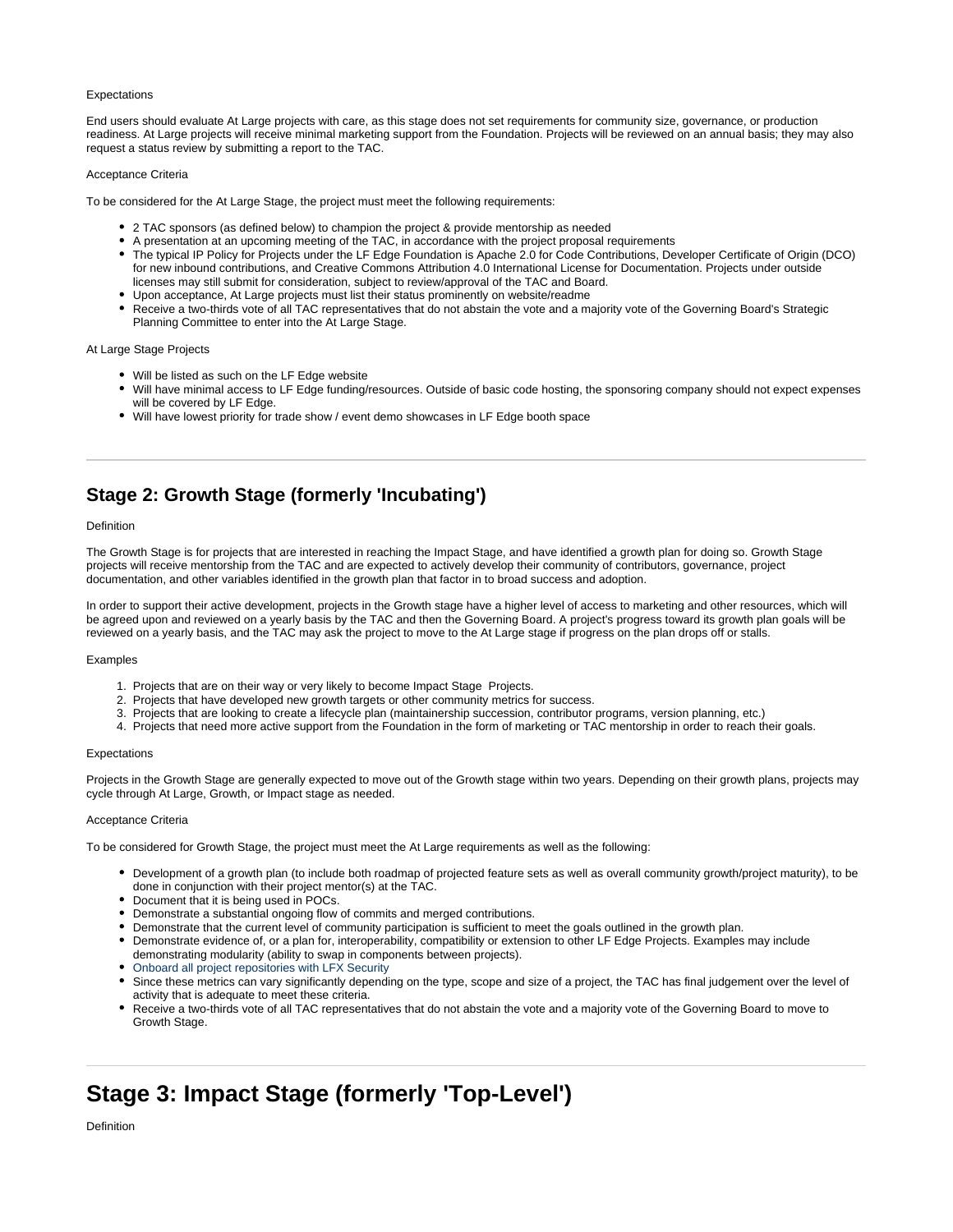The Impact Stage is for projects that have reached their growth goals and are now on a self-sustaining cycle of development, maintenance, and longterm support. Impact Stage projects are widely used in production environments and have large, well-established project communities with a number of contributors from at least two organizations.

#### Examples

- 1. Projects that have publicly documented release cycles and plans for LTS.
- 2. Projects that have themselves become platforms for other projects.
- 3. Projects that are able to attract a healthy number of committers on the basis of its production usefulness (not simply 'developer popularity').
- 4. Projects that have several, publicly known, end-user deployments.

#### **Expectations**

Impact Stage projects are expected to participate actively in TAC proceedings, and as such have a binding vote on TAC matters requiring a formal vote, such as the election of a TAC Chair. They receive ongoing financial and marketing support from the Foundation, and are expected to cross promote the foundation along with their activities.

#### Acceptance Criteria

To graduate from At Large or Growth status a project must meet the Growth stage criteria plus:

- Have a defined governing body of at least 5 or more members (owners and core maintainers), of which no more than 1/3 is affiliated with the same employer. In the case there are 5 governing members, 2 may be from the same employer.
- Have a documented and publicly accessible description of the project's governance, decision-making, and release processes.
- Have a healthy number of committers from at least two organizations. A committer is defined as someone with the commit bit; i.e., someone who can accept contributions to some or all of the project.
- Establish a security and vulnerability process which at a minimum includes meeting ("Met" or "?") all [OpenSSF best practices security](https://bestpractices.coreinfrastructure.org/en/projects/4336#security)  [questions.](https://bestpractices.coreinfrastructure.org/en/projects/4336#security)
- Demonstrate evidence of interoperability, compatibility or extension to other LF Edge Projects. Examples may include demonstrating modularity (ability to swap in components between projects).
- Adopt the Foundation Code of Conduct.
- Explicitly define a project governance and committer process. This is preferably laid out in a [GOVERNANCE.md](http://GOVERNANCE.md) file and references a [CONTR](http://CONTRIBUTING.md) [IBUTING.md](http://CONTRIBUTING.md) and [OWNERS.md](http://OWNERS.md) file showing the current and emeritus committers.
- Have a public list of project adopters for at least the primary repo (e.g., [ADOPTERS.md](http://ADOPTERS.md) or logos on the project website).
- Other metrics as defined by the applying Project during the application process in cooperation with the TAC.
- Receive a two-thirds vote of all TAC representatives that do not abstain the vote and a majority vote of the Governing Board to move to Impact stage. Projects can move directly from At Large to Impact, if they can demonstrate sufficient maturity and have met all requirements.

### **Stage 4: Emeritus Stage**

#### Definition

Emeritus projects are projects which the maintainers feel have reached or are nearing end-of-life. Emeritus projects have contributed to the ecosystem, but are not necessarily recommended for modern development as there may be more actively maintained choices. The Foundation appreciates the contributions of these projects and their communities, and the role they have played in moving the ecosystem forward.

#### Examples

- 1. Projects that are "complete" by the maintainers' standards.
- 2. Projects that do not plan to release major versions in the future.

#### **Expectations**

Projects in this stage are not in active development. Their maintainers may infrequently monitor their repositories, and may only push updates to address security issues, if at all. Emeritus projects should clearly state their status and what any user or contributor should expect in terms of response or support. If there is an alternative project the maintainers recommend, it should be listed as well. The foundation will continue to hold the IP and any trademarks and domains, but the project does not draw on foundation resources.

#### Acceptance Criteria

Projects may be granted Emeritus status via a two-thirds vote of all TAC representatives that do not abstain the vote and a majority vote of the Governing Board and with approval from project ownership. In cases where there is a lack of project ownership, only a two-thirds vote from the TAC is required.

### **Annual Review Process**

The TAC shall develop an annual review process to determine whether projects are in the stage that accurately reflects their needs and goals. If a project is determined to be out of place, the TAC shall provide guidance to the project in the form of recommendations towards resolving the situation.